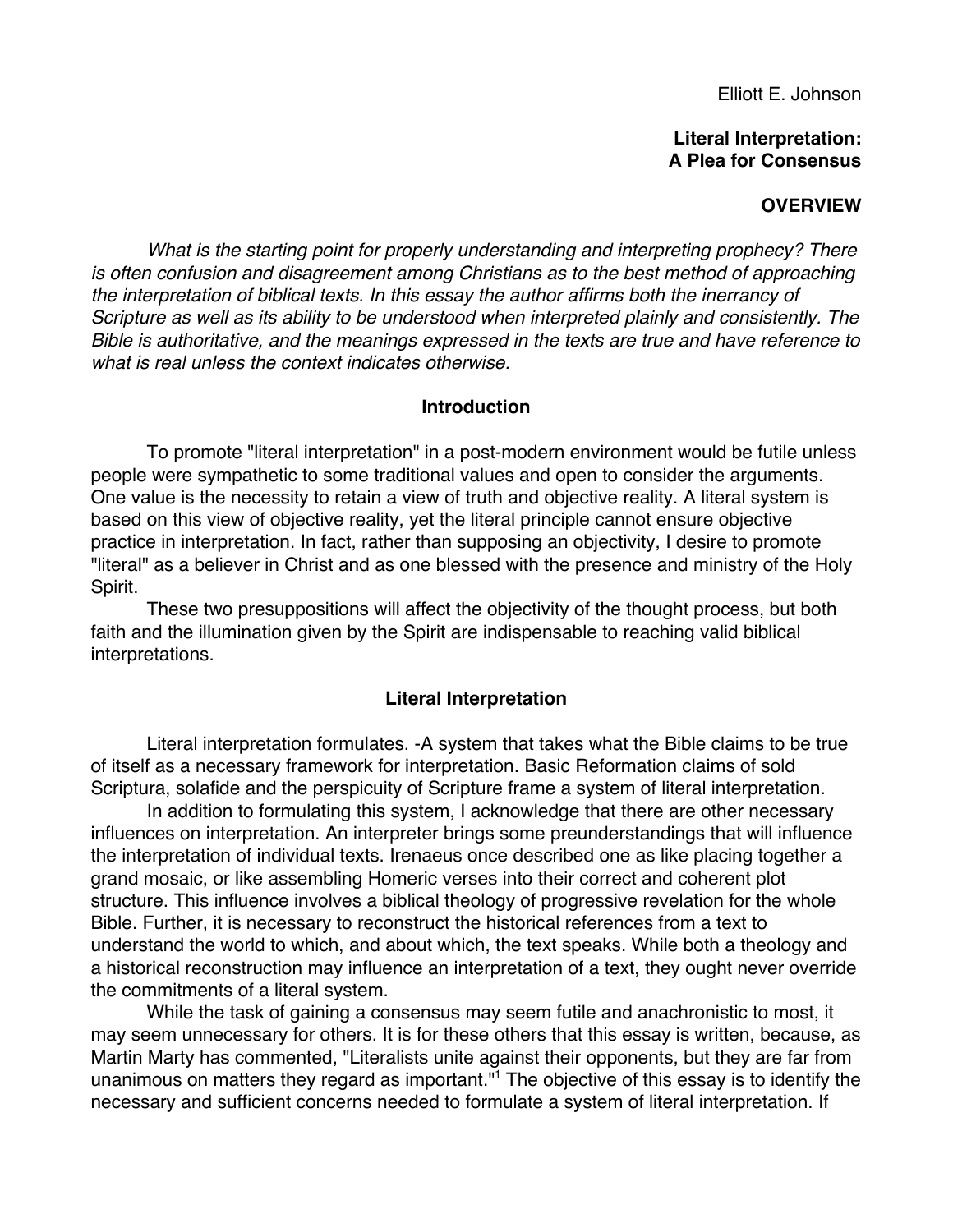"literal interpretation" is included in a doctrinal statement, it is important that there is agreement on what is believed.

The introduction of "literal" must consider the most comprehensive use of the term to refer to a system of interpretation. That system will then entail two related senses of literal. **Literal is a commitment to understanding that the Bible's authority is embedded in the meanings expressed in the words of the text**

This first use of literal is a connotative sense, which reflects a shared belief about what the Bible claims to be true of itself; the Bible is God's Word written in human words.

Literal interpretation has traditionally been considered a staple in biblical studies, whether it was as the basic interpretation at Antioch or as a preliminary interpretation in an Alexandrian approach. These early and pre-critical approaches came under a fundamental challenge in the rise to prominence of historical criticism. Marty summarized the historical debate: "In England and America, at least, for over a century there have been intellectual defenses of biblical literalism. While Harper (Wm. Rainey Harper, 1892) and his kind were making Chicago, Yale, and Harvard advance stations for the 'scientific study of the Bible,' theologians at Princeton were turning that school into one of the bastions of a literalist approach to inerrant Scripture."<sup>2</sup> These Princetonians were concerned about the theological ramifications of critical interpretation, since they considered the Bible to be a special revelation of God. They concluded that the Bible in the original autographs was verbally and completely inspired, and thus authoritative. Those who considered this doctrine relevant, relied upon certain principles that explained interpretation. These principles are considered in the following summaries.

The Bible speaks with the authority of God. The Bible's authority resides in what God has to say about subjects, and what He has to say to various generations of His people.<sup>3</sup> This affirmation of the Bible's testimony about itself has been duly noted and developed by biblical scholars.<sup>4</sup>

The authoritative speaking of a written document resides in the type of meanings expressed by the words of the text. Scholars in legal fields, such as Robert H. Bork,<sup>5</sup> in literary fields, such as Leland Ryken, $^6$  and in philosophical fields, such as E. D. Hirsch, $^7$  have acknowledged the importance of the words of a text. Individual words must be taken seriously. Interpreters do not have the freedom to change wording without changing meaning. They do not have the right to disregard words, or even forms of letters, nor to manipulate the wording as critical scholars frequently do. Rather a text is read word by word, line upon line, as the reader gains a comprehension of the meaning expressed in a text.

The authoritative meanings are understood as messages ex-pressed only if the words of a text are read in context. Words by themselves don't represent truths; messages expressed by words communicate truth or error.<sup>8</sup>

Thus words are read by themselves, and in relation to the immediate context, in an attempt to recognize the intended message. That message understood then summarizes, in the reader's mind, the type of meaning expressed in the text. And that message, validly understood by a reader, states the truth of the text.

The importance of reading the words of a text in context, to understand the intended sense, has been stated by David Cooper. In his "Golden Rule of Interpretation," he states, "When the plain sense of Scripture makes common sense, seek no other sense; therefore, take every word at its primary, ordinary, usual, literal meaning unless the facts of the immediate context... indicate clearly other- wise."<sup>9</sup> Although the influence of the immediate context is introduced by Cooper as a qualification, it is a determining qualification, overriding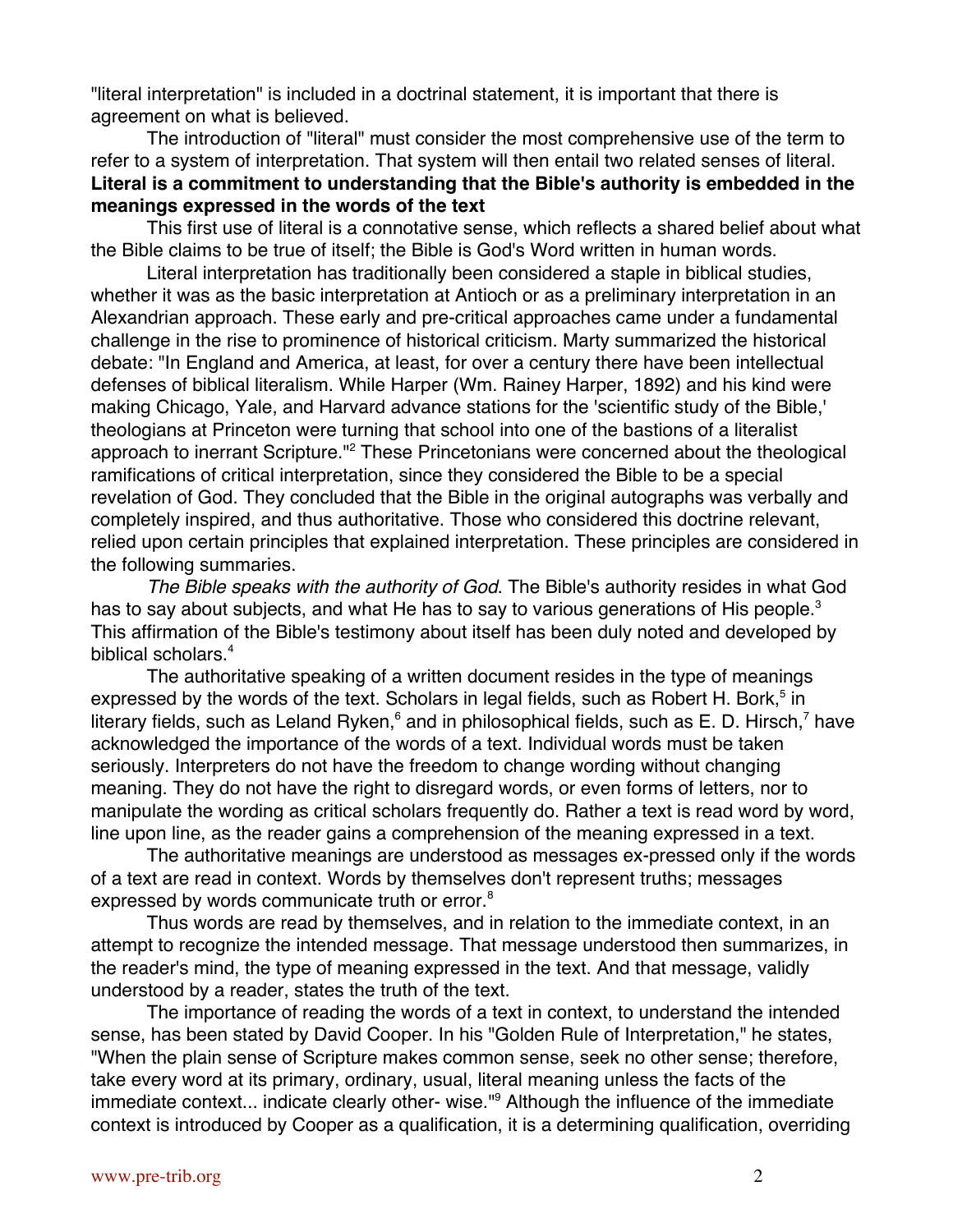at times a plain sense. Thus I have chosen to introduce the determinative influence of context first as the controlling principle.

The determinative context L the immediate textual context because it directly influences word usage. Other contexts when relevant must be seen as providing a supporting influence. While the subject of "context" may seem easily defined, the grammatical, historical, literary, and theological factors are often difficult to recognize in their appropriate influence. Numerous contexts may come into consideration: parallel biblical passages; the human author's historical consciousness; Israel's cultural beliefs at the time of composition; antecedent canonical theology; social, cultural and comniunicative issues in the original communication; even contemporary problems and questions. <sup>10</sup> All of these may have a supporting influence in a final decision about the appropriate sense of a word, or words, but the determinative influence must go to the immediate textual context. That context fashions a textual usage which may be clarified and amplified by other supporting contexts.

In an attempt to clarify the abstract issues in the discussion of a literal system of interpretation, Isaiah 9:1-7 will be explored. One issue among contemporary interpreters is the person of the promised king of the line of David. Does the text say that he is a God-man or merely a historic king who is subsequently revealed to be, in fact, a God-man.<sup>11</sup> The literal system gives top priority to the wording of the text in the near-context of the oracle (9:1-7), and then it considers Isaiah's broader context (as 7:14, Immanuel, 11:1-16, and so on).

The oracle announces a word of joy to the dark land of Galilee because an unidentified leader shall appear. This person brings joy because he is involved in an enlarged nation that wins release as from an oppressive invader.

Then this person is introduced as one born to shoulder the government of David's kingdom. As unexpected as light in the midst of darkness, so are the names of this ruler-each name expresses a qualification of the ultimate hope of the Davidic line: Wonderful Counselor, Mighty God, Everlasting Father, Prince of Peace.

The question turns on the person of the one called "Mighty God." Does this name speak of the king as God? Contemporary scholars question whether seventh century Israel believed her Messiah would be a God-man. Delitszch questions whether that subject is even addressed in the Old Testament.<sup>12</sup> In order to answer the question, the force of the wording of the text will be examined more closely, under the related senses of literal.

So this connotative use of literal first of all refers to a literal system of interpretation, derived from the fact that the Bible is God's Word expressed in human's words. The two following senses of "literal" depend upon deciding what a word has reference to and what sense the word ought to have in context.

## **Literal is a commitment that the meanings expressed in a biblical text are true and have reference to what is rea4 unless the context indicates otherwise.**

This commitment is based on the basic belief: the Bible is the Word of God and all that God says is true. This belief is about the type of statements found in the Bible, rather than the type of language, or language usage. "Any statement, literal or metaphorical, may be true or false, and its referent may be real or unreal." <sup>13</sup> The belief in inerrancy implies that biblical statements are true and have reference to reality. There may be an exception, like statements you find in parables, which imagine an experience, as in Luke 15:11 (Mw), "There was a man who had two sons..." The truth there does not have reference to the reality of a father and his sons existing in history, but to an attitude among the Pharisees, as imaged in the eldest son. Likewise, there may be statements like that of the devil, "All this I will give..."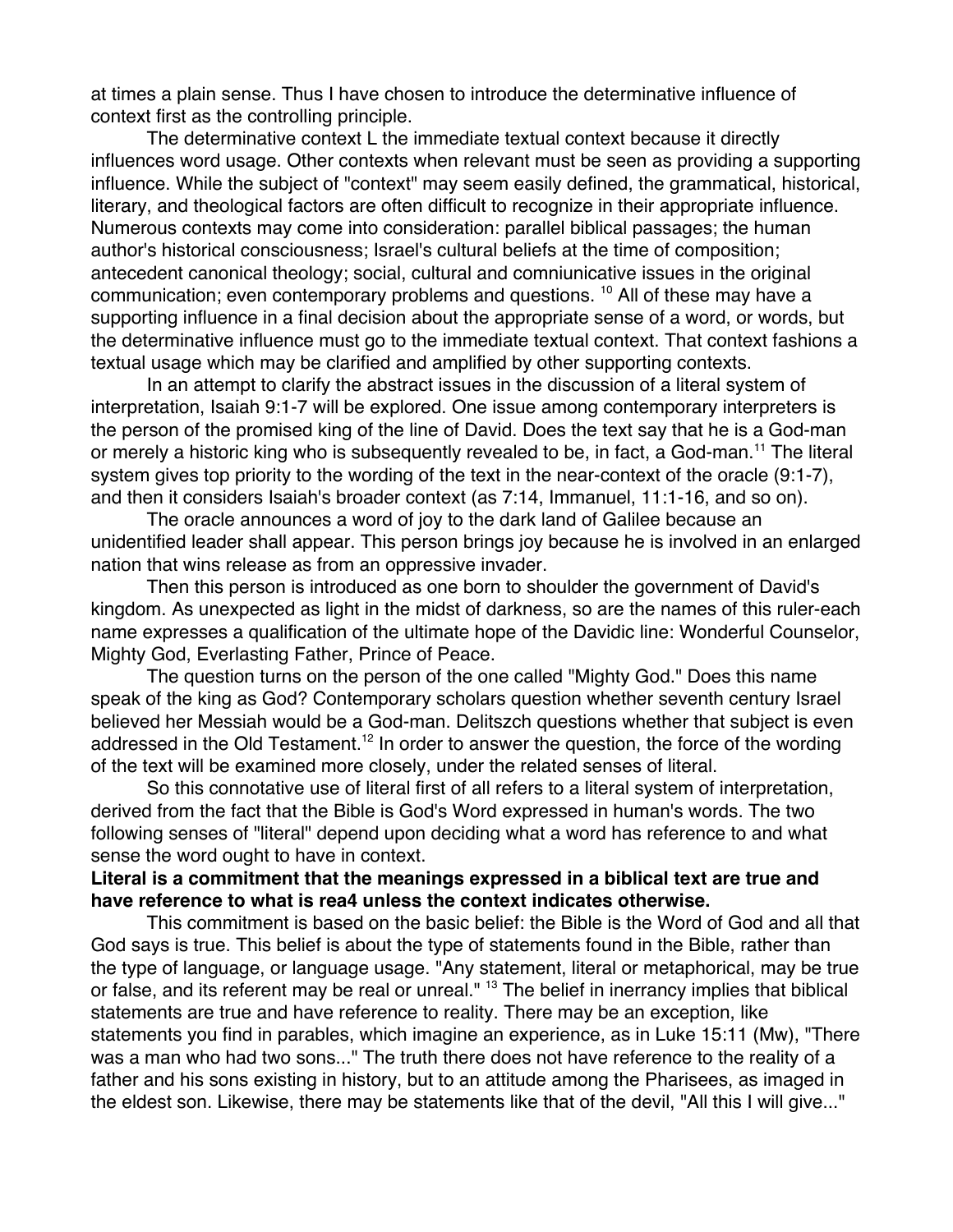(Matthew 4:9 Mv), which may be a lie, and thus a reference to what is unreal. In each case, the near-context clarifies the type of statement expressed in the text.

While there are some exceptions (so clarified from the near- context), the Bible is the revelation of God, and so its statements are true in sense and real in reference. Thus historical narrative refers to past facts, prophetic discourses refer both to present and to future facts, and epistles refer to historical people and the factual workings of God in salvation.

The criticism raised is that "by deduction they argued that God, being God and thus inerrant, spoke through a necessarily merrant Bible, which they turned into a kind of factbook."14 While the Bible is more than a fact-book, it is not less than that. A final answer to such a criticism would require an examination of the type of statement, text by text, and a demonstration of the probable historicity of each. A number of articles consider the issue of historicity.<sup>15</sup> But with our present stage of knowledge, attempts at demonstration have not proven persuasive to all. Yet such a deduction is clearly preferred to critical opinions, such as that the final myth of Exodus is clearly not meant to be a literal version of events.<sup>16</sup> In many such critical treatments, the myth is taken as true in some theological sense, but unreal historically. But what basis exists for any valid distinction, except for some personal preference?

When faith rests in the Bible's testimony that God speaks, and when God's authorship influences a biblical text, like Isaiah 9:6-7, then the reality of a text's reference must be carefully considered. Two questions must be asked: is Isaiah 9:6-7 a literal or a metaphorical statement, and, then, to what reality does the statement refer?

The statement in question is a list of names (v. 6). The sense of some names may be metaphorical (referring to a king as counselor or father), but in this essay, one name is at issue. If the text refers to the king as "Mighty God," to what reality is the text referring? If the name "Mighty God" refers to a man, then the ontological reality remains a man in history, or in prophecy, and the statement is metaphorical. There is nothing in the text to indicate that a god-like man becomes in fact God. Ontologically, a divine person is uncreated and infinite, while a human person is created and finite. The two references are distinct. It is textually incompatible for the same text to refer to a mere human, in a historical context, and to a Godman in the context of Jesus' advent. The statement would thus be taken as equivocal; in a historical context, metaphorical; and in a prophetic context, literal. Thus the true reality to which the state-ment refers is lost.

The question of Isaiah's comprehension of what he says, or the historic audience's understanding of these words, is not the determining issue. A prophet is not the ultimate source of his message (2 Pet. 1:20-21). Rather, at issue in the type of statement is the use of the language in the context. What is the textual evidence that the term "Mighty God" should be understood in a literal sense rather than a metaphorical sense? This is the issue to be considered now.

## **Literal is an expectation that the words are meant to be understood and used in their primary, matter-of-fact sense unless the context indicates otherwise.**

The expectation of a literal sense reflects an important belief in the composition of the Bible. The biblical authors did not speak in an enigmatic fashion, so that a statement carries two textually unrelated or contradictory meanings. This is another way of talking about the perspicuity of Scripture, in which a text in context has only one sense: probably the plain sense. The historical-critical method has been faulted by believers because of the critical presuppositions that provide a foundation for the method. <sup>17</sup> In addition, the method raises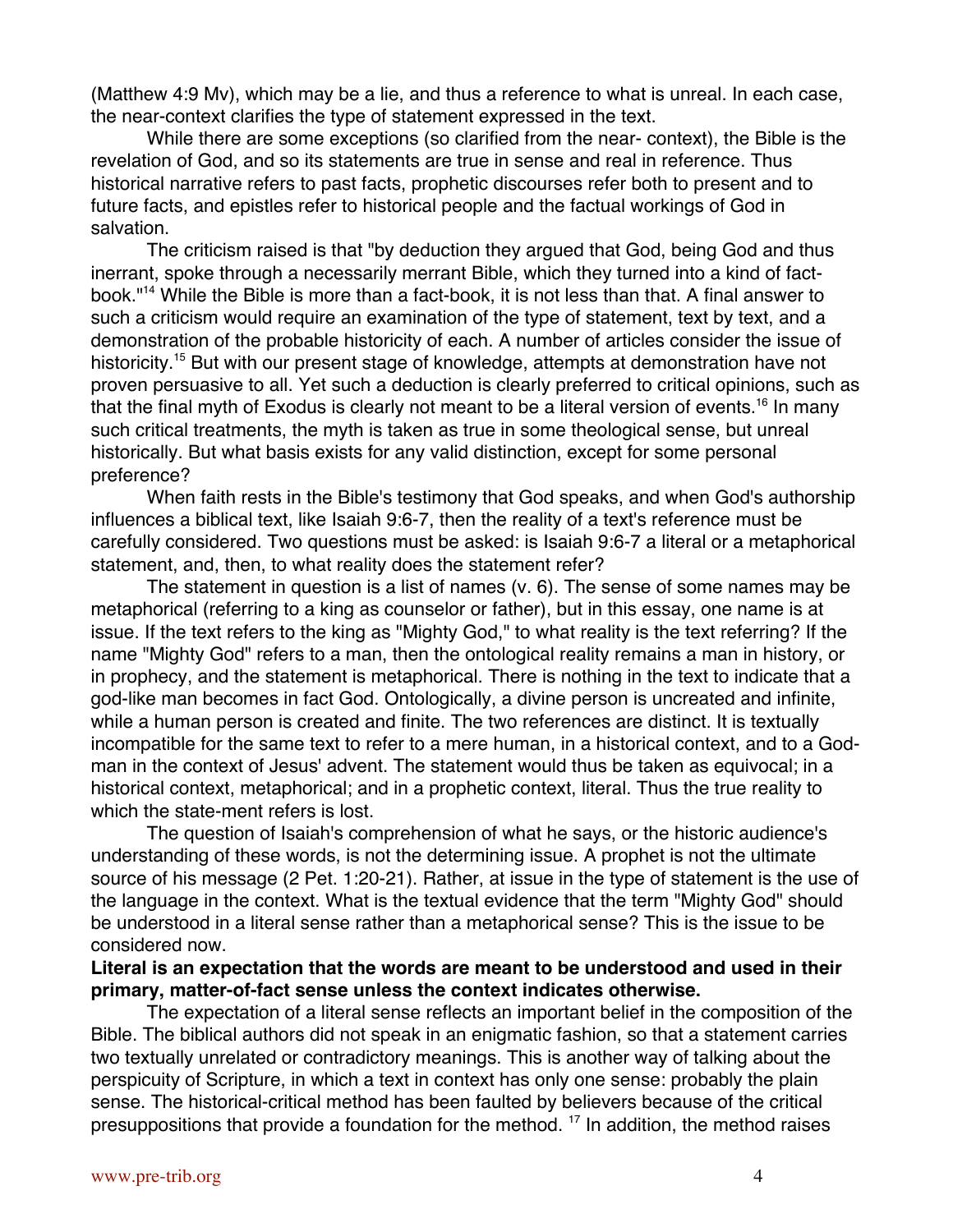further suspicion if it supports the valid understanding of the same text in two textually unrelated senses: what it meant and what it means.

This expectation of a single, plain, or literal, sense is also based on the belief that the Bible is composed in human words. But a literal sense, while easily illustrated, is difficult to define. So Ramm or Cooper use words like "plain, primary, ordinary, usual, or normal," but in spite of the multiplied descriptions, each simply represents a literary maxim. The maxim represents a first attempt at recognizing the word's meaning, in which a word probably is used in an unmarked or plain sense. Thomas Ice has appropriately concluded: "Cooper does not use the phrase 'common sense,' as critics suggest, by appealing to an abstract theory of common understanding latent in humanity. Instead he defines it within a literary context." 18 The reader of the text recognizes this plain sense as an initial expectation of the sense from a consideration of basic literacy. Yet each reader's basic literacy reflects the culture within which he has gained his literacy. This expectation opens the Bible to a layperson to read and study translations for himself. Such an expectation, with further education, can become a more sophisticated expectation of literal sense based on study of biblical vocabulary from lexical and semantic investigation. Still, the layperson, as any reader, must always test his expectation of a literal sense in view of the facts in the immediate context, and, as Cooper adds, "studied in light of related passages and axiomatic and fundamental truths."

The issue of a single, plain sense may be illustrated in the Isaiah 9:6 text. In the normal sense of language, our initial reading of the sense becomes the starting point in reading the oracle. In such a reading, "Mighty God" would name a divine person and "everlasting" would refer to a divine attribute. This initial reading is supported within the context of the text. The ultimate cause of this remarkable king is the "zeal of the Lord" (9:7), and the reign of this king will begin in history, "from that time on and forever" (9:7). The comprehensiveness of His government and peace knows no limits (9:7). This oracle could only be realized by a divine person if the language is taken at face value.

If, on the other hand, a historical king is what the text meant, then the name must be taken metaphorically. This has the support of a series of metaphors. In comparison to other sources of national direction, the king is a wonderful counselor. In comparing the nation to a family, the king is an everlasting father. In comparison to other human rulers with power, the king is like a mighty god. But was any king in Israel ever considered to be God, let alone the mighty God? Was any king ever worshiped in Jerusalem, as pagan kings had been worshiped? Does not the law prohibit such worship (Ex. 20:2-6)? So it is improbable that this name has the sense of a godlike king.

This exposes the untenable treatment that the historical-critical method often imposes on texts. <sup>19</sup> As a result, the text of Isaiah 9:6 would be treated as supporting two senses for which there is only supposed historical support. When such a method validates textually unrelated meanings between what it meant and what it means, the objective truth and reality of the text is lost. Either the text means a divine-human person or it means a merely human person. And this determination must be made based on the immediate textual context.

### **Conclusion**

Martin Marty raises a final, important question: "What, if anything... does the literalist devotion to biblical inerrancy solve?"<sup>20</sup> The answer features two basic distinctives of the Reformation. The first frees the interpreter to operate consistently in faith toward God and what God says-sola fide. In distinction to a historical-critical method, in which everything to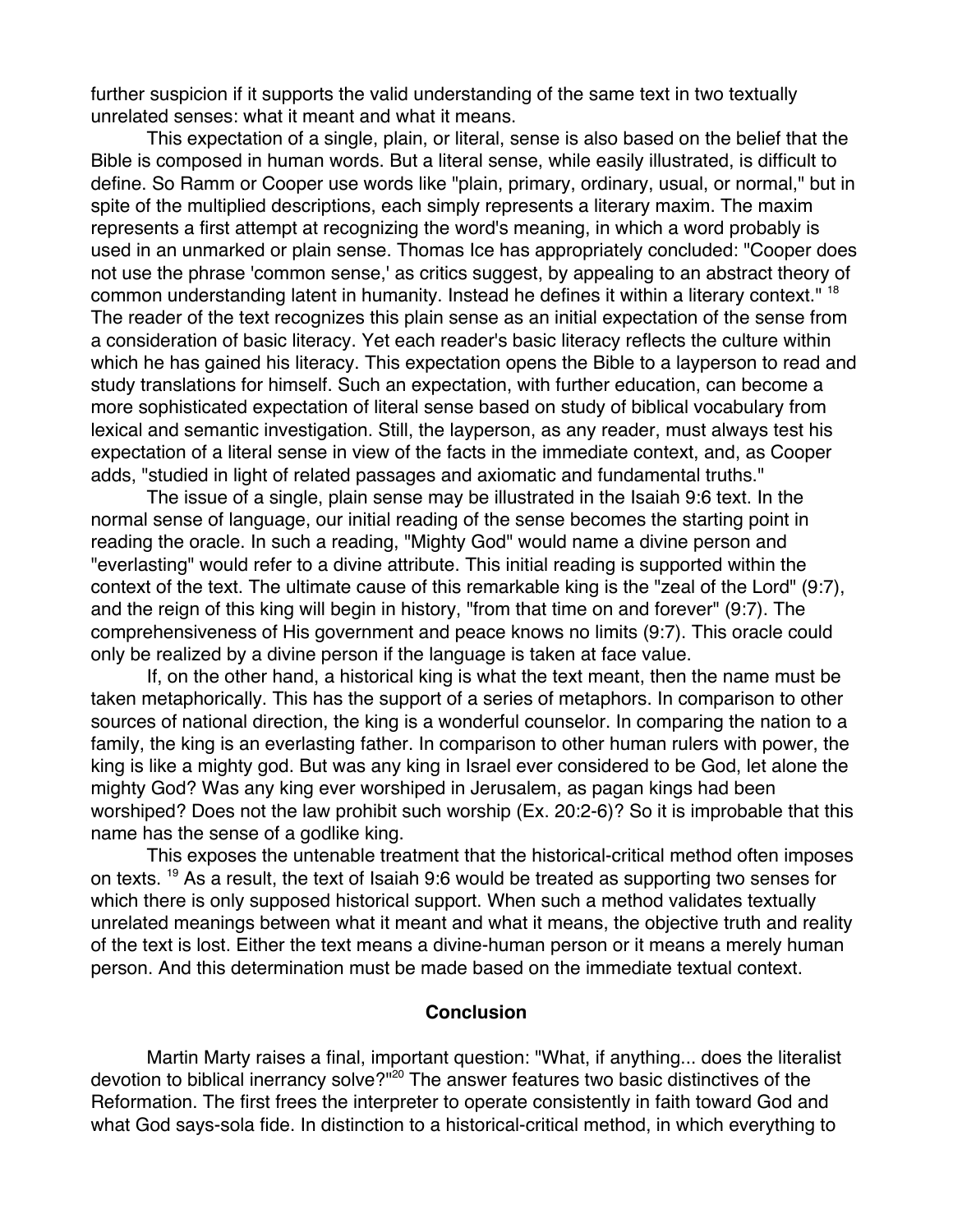be interpreted is submitted to doubt or skepticism, a literal system begins in accepting the Bible's own claims. Such an approach represents the fairness that any author would desire, in which a sympathetic hearing would precede any critical judgments.

The second distinctive features the authority resident in sold Scriptura. The words of a text, understood in context, determine the type of meaning expressed in the Bible. As such, Scripture determines the meaning in distinction to some other person or context being treated as the determining authority.

The type of meaning involves the single sense of the message expressed in a text. This commitment prevents the words from being historically or culturally conditioned, so that, as in Isaiah 9:6, one truth is seen in a historical context and a different truth is seen in a prophetic context. At issue is the loss of truth expressed in a text and the corresponding reference to reality. And that loss is too great to sacrifice for a supposed historical or cultural necessity

Yet these definitions of literal interpretation, while necessary to preserve the interpretation of the truth taught in the Bible, are not sufficient to solve all the debates over interpretations. This insufficiency is because the definitions are neither innate to common sense nor complete in considering all the issues related to valid interpretation. On one side, it does not rest in Scottish Common Sense Philosophy, which is based "on the belief that reasonable people could intuit moral absolutes"<sup>21</sup> If such an intuition would provide a consensus about what determines the meaning, then the difficult choices of interpretation, as illustrated in Isaiah 9:6, would at least have an agreement on the basis for making these choices.

On the other side, the literal system is not a complete consideration of all the relevant issues related to interpretation; therefore, there should not be an unrealistic expectation that agreement in interpretations will be reached in literal interpretation of individual texts and particularly of problem texts. But the literal system does cast an appropriate framework within which validation can be considered in the examination of alternate interpretations of a text. Valid interpretations rely upon reason working with the wording of texts subject to the power of the Holy Spirit, and they rely on belief in an objective world of God's creation and the objective reality of God.

 $\frac{1}{1}$ <sup>1</sup> Martin B. Marty, "Literalism" in Bible Review, vol. x, no. 2, April 1994:42-43.

<sup>&</sup>lt;sup>2</sup> Ibid. 42. See further James Barr, Fundamentalism (Philadelphia: Westminster, 1978): 191-207.

<sup>&</sup>lt;sup>3</sup> David H. Kelsey, The Uses of Scripture in Recent Theology (Philadelphia: Fortress Press, 1975), 14-31.

<sup>&</sup>lt;sup>4</sup> Wayne Grudem "Scripture's Self-Attestation and the Problem of Formulating a Doctrine of Scripture" in Scripture and Truth, eds. D. A. Carson and John D. Woodbridge (Grand Rapids: Zondervan Publishing House, 1983), 19-64,

<sup>&</sup>lt;sup>5</sup> Robert H. Bork, The Tempting of America (New York: Simon and Schuster, Inc., 1990).

<sup>6</sup> Leland Ryken, Words of Delight (Grand Rapids: Baker Book House, 1987).

<sup>&</sup>lt;sup>7</sup> E. D. Hirsch, Validity in Interpretation (New Haven, CT: Yale University Press, 1973).

<sup>&</sup>lt;sup>8</sup> John S. Feinberg, "Truth: Relationship of Theories of Truth to Hermeneutics," in Hermeneu-tics, Inerrancy and the Bible, eds. Earl D. Radmacher and Robert D. Preus (Grand Rapids: Zondervan, 1984), 1-50; and Mortimer Adler, How to Read a Book, (New York: Simon and Schuster, 1960). <sup>9</sup> David L. Cooper, The World's Greatest Library Graphically Illustrated (Los Angeles: Biblical Research Society, 1970), 11. Emphasis mine.

<sup>&</sup>lt;sup>10</sup> Hirsch, Validity in Interpretation.